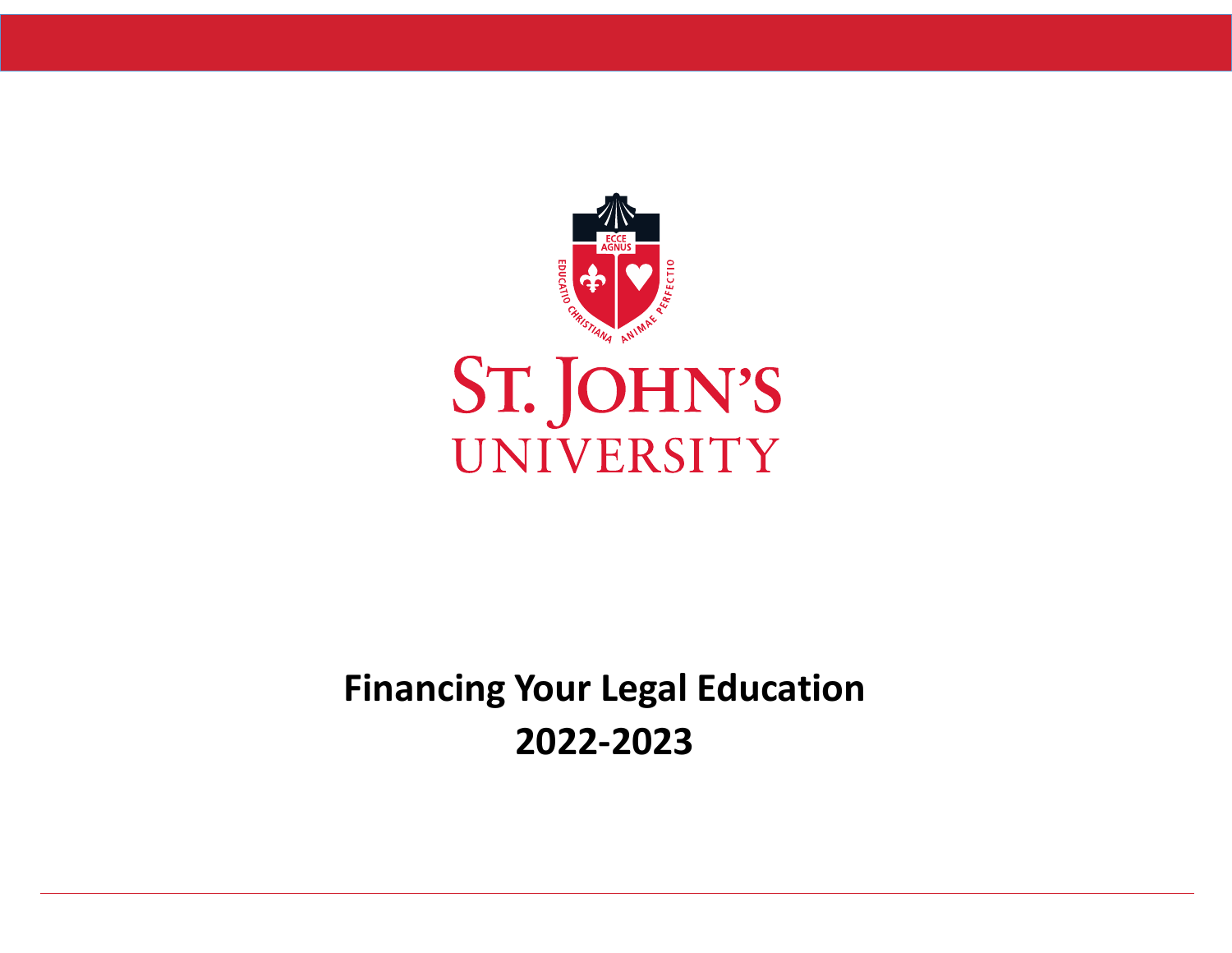

#### **Content**

- The financial aid process
- Available financial aid programs
- What is the Cost of Attendance?
- What are the student loan limits?
- How much can I borrow in student loans?
- What is the average loan debt of a St. John's law student?
- Priority order for borrowing student loans
- Grad Plus Loan information
- Important dates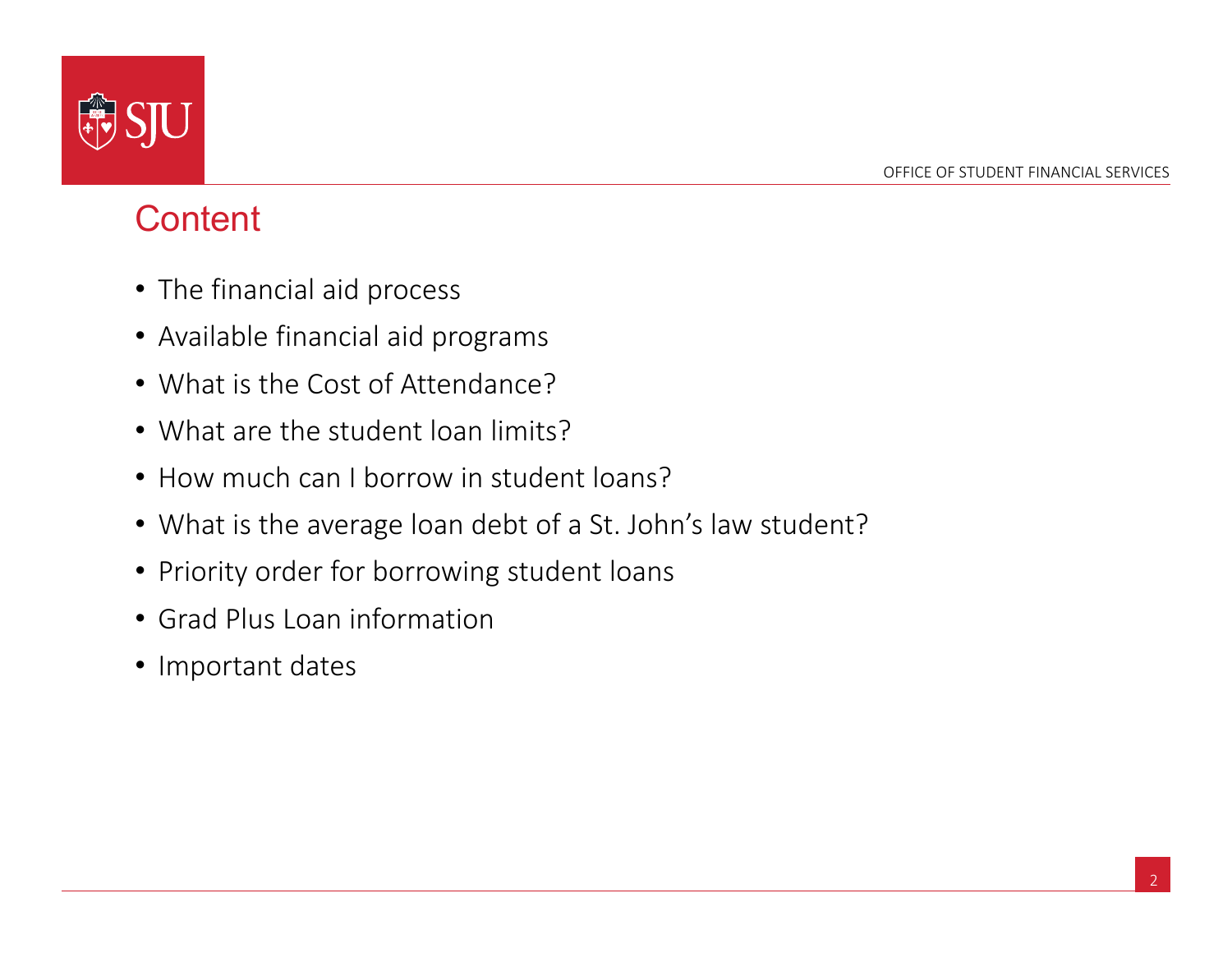

#### OFFICE OF STUDENT FINANCIAL SERVICES

#### The Financial Aid Process

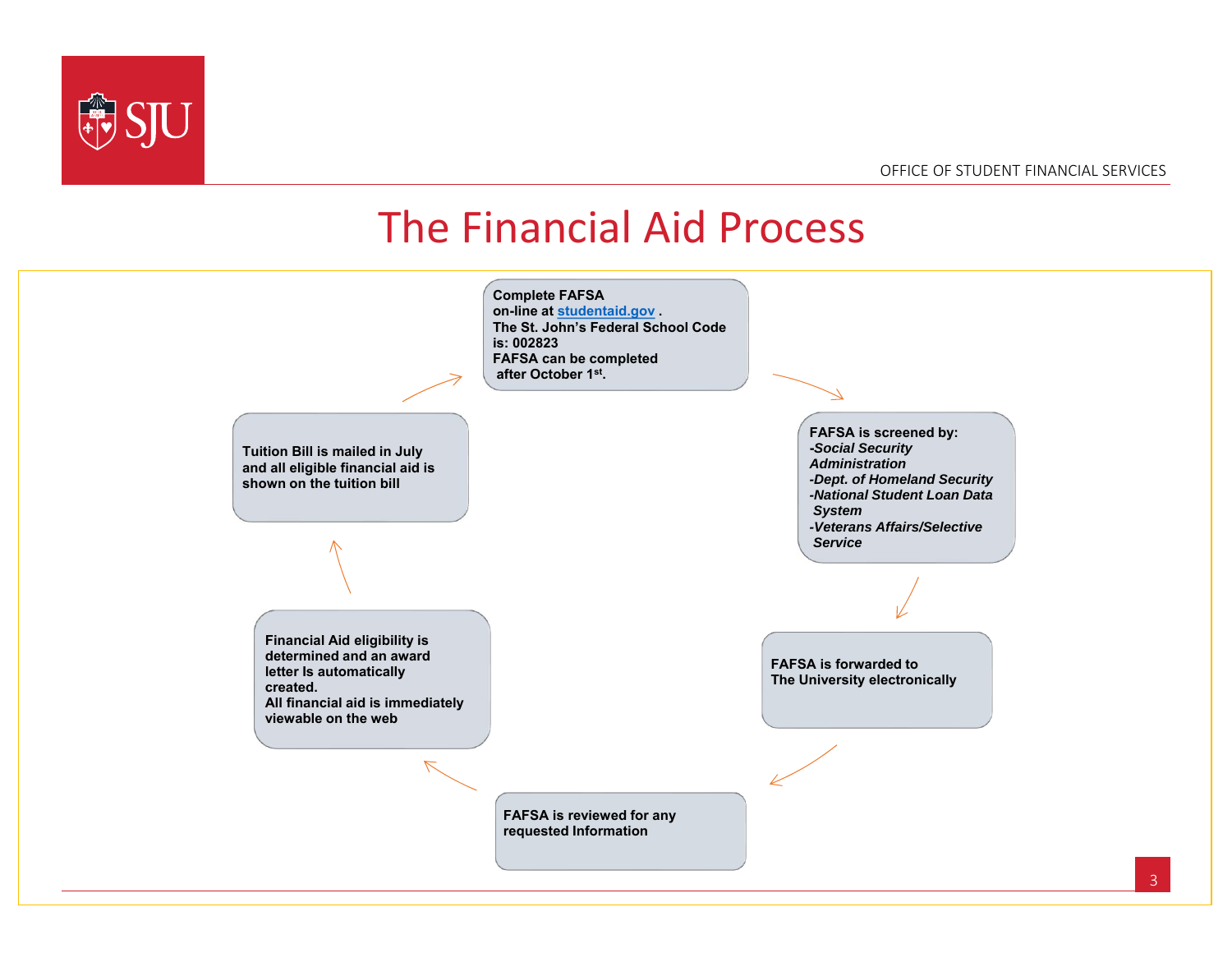

#### Financial Aid Programs

| Unsubsidized Federal<br><b>Student Loan</b> | •Enrollment of at least half-time is required<br>•Interest rate for 2122 was 5.28% (subject to change on July 1, 2022)<br>. Interest accrues starting the date of disbursement<br>•Maximum yearly loan eligibility is \$20,500<br>. Repayment of interest and principal can be deferred until graduation or<br>when student ceases at least half-time enrollment                                                                           |
|---------------------------------------------|--------------------------------------------------------------------------------------------------------------------------------------------------------------------------------------------------------------------------------------------------------------------------------------------------------------------------------------------------------------------------------------------------------------------------------------------|
| Graduate PLUS Loan                          | • Enrollment of at least half-time is required<br>•Interest rate for 2022 was 6.28% (subject to change on July 1, 2022)<br>· Based on student's credit<br>•Interest accrues while the student is enrolled<br>. Repayment of interest and principal begins upon graduation or when<br>student ceases at least half-time enrollment<br>. Maximum yearly loan eligibility equals Cost of Attendance minus any other<br>financial aid received |
| University Scholarships                     | • Awarded by the Office of Admission upon enrollment<br>•Based on student's academic strength                                                                                                                                                                                                                                                                                                                                              |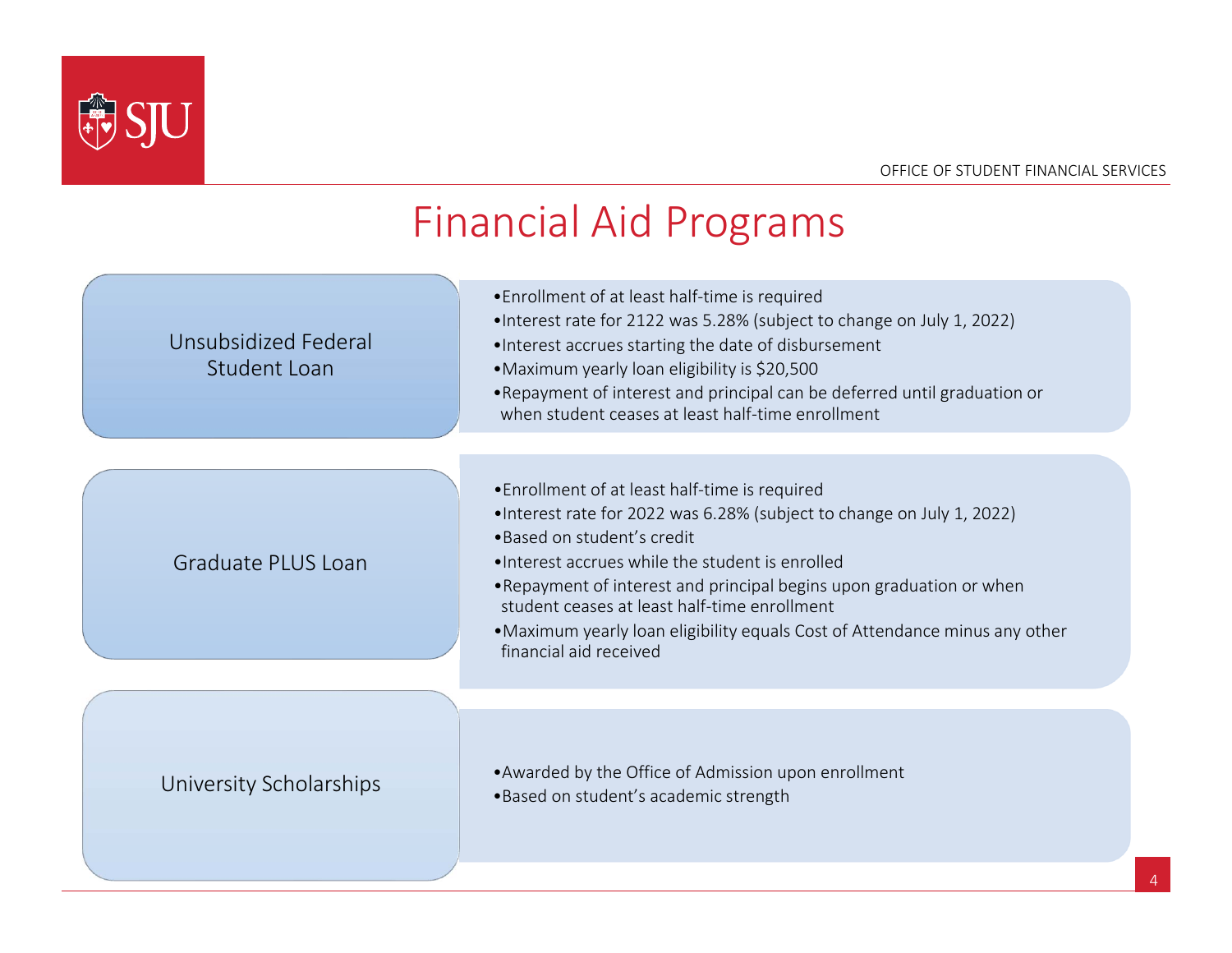

# Cost of Attendance (COA)

The Cost of Attendance (COA), is a yearly figure that varies from school to school that represents the costs associated with attending law school. It is composed of the following educational expenses in accordance with federal guidelines:

- $\blacktriangleright$ Tuition
- $\blacktriangleright$  Books and supplies
- Housing and food
- $\blacktriangleright$ Transportation
- Miscellaneous and personal living expenses
- Federal student loan fees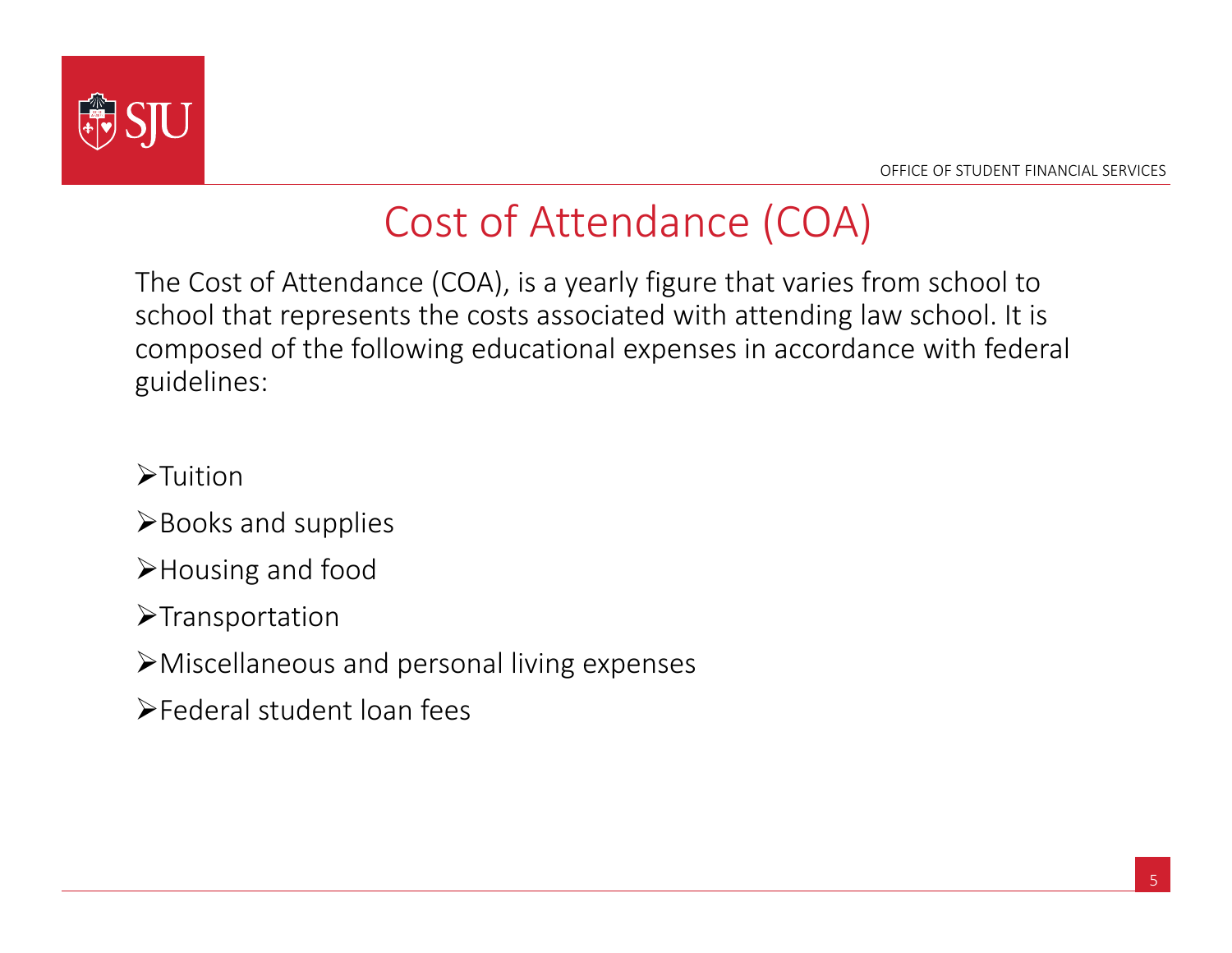

St. John's University Law School Estimated Annual Cost of Attendance 2022‐2023

| <b>Expenses</b>                           | <b>Full-time</b><br>living at home<br>with parents | <b>Full-time</b><br>living off-campus | <b>Full-time</b><br>living on campus | Part-time<br>living at home<br>with parents | Part-time<br>living off-campus |  |
|-------------------------------------------|----------------------------------------------------|---------------------------------------|--------------------------------------|---------------------------------------------|--------------------------------|--|
| Tuition                                   | \$67,800*                                          | $$67,800*$                            | \$67,800*                            | \$50,850*                                   | $$50,850*$                     |  |
| Fees                                      | $$1,192*$                                          | $$1,192*$                             | $$1,192*$<br>$$1,192*$               |                                             | $$1,192*$                      |  |
| Loan Fees                                 | \$1,860                                            | \$1,860                               | \$1,860                              | \$1,860                                     | \$1,860                        |  |
| <b>Books</b>                              | \$2,517                                            | \$2,517                               | \$2,517                              | \$1,890                                     | \$1,890                        |  |
| Home<br>Maintenance                       | \$3,875                                            | \$0                                   | \$0                                  | \$3,875                                     | \$0                            |  |
| On Campus/Off<br>Campus Room              | \$0                                                | \$17,460                              | $$15,940*$                           | \$0                                         | \$17,460                       |  |
| <b>Board</b>                              | \$0                                                | \$2,500                               | $$7,040*$                            | \$0                                         | \$2,500                        |  |
| Personal<br>expenses                      | \$1,790                                            | \$1,790                               | \$1,790                              | \$1,790                                     | \$1,790                        |  |
| Transportation                            | \$1,188                                            | \$1,188                               | \$1,188<br>\$1,188                   |                                             | \$1,188                        |  |
| <b>TOTAL COST OF</b><br><b>ATTENDANCE</b> | \$80,222                                           | \$96,307                              | \$99,327                             | \$62,645                                    | \$78,730                       |  |

\*Direct expenses which are payable to St. John's University. Note that room and board expenses may differ depending on the type of room and meal plan selected.

All other expenses are considered indirect expenses which the student may have in order to attend St. John's, But are not payable to the University.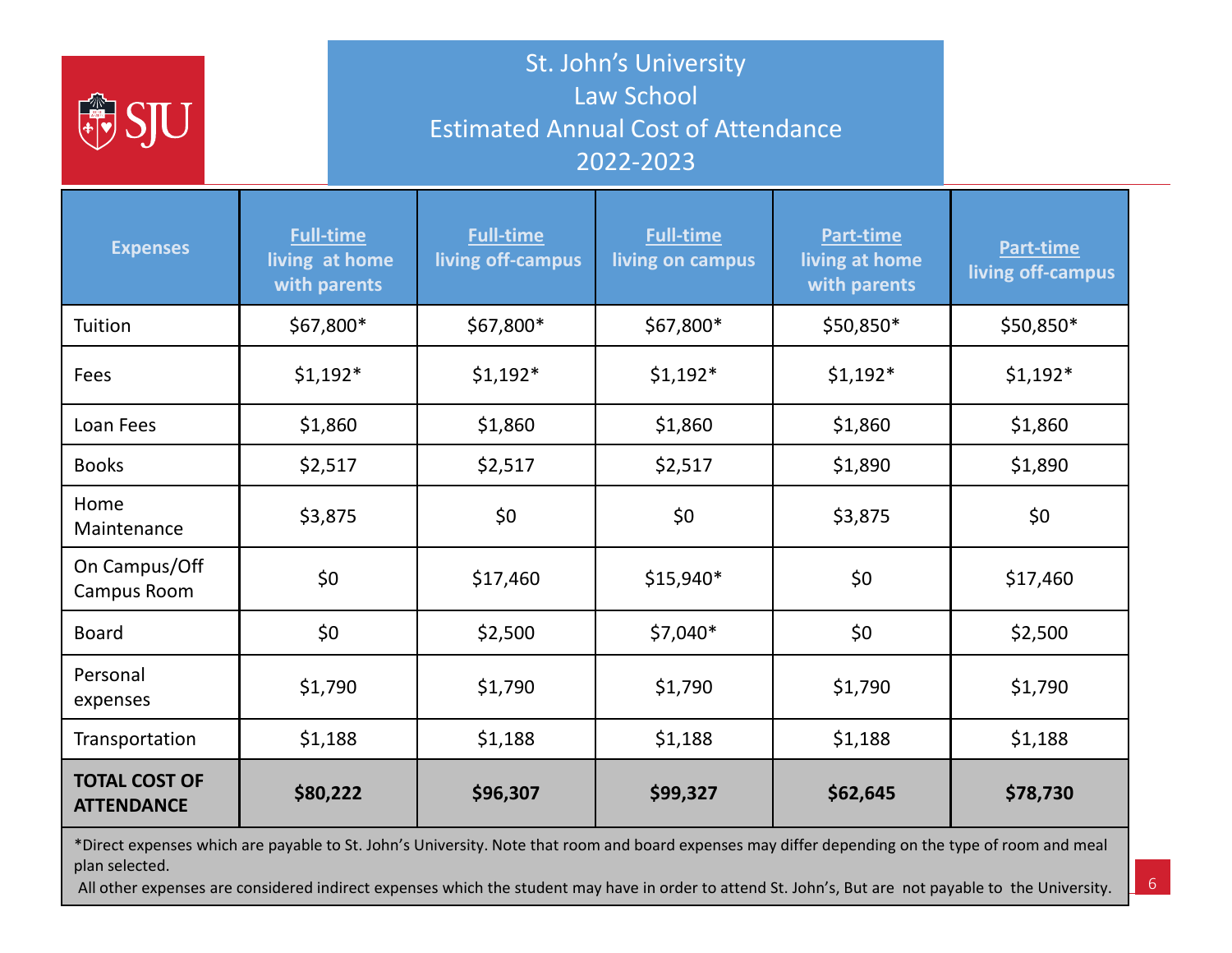

## What are the Student Loan Limits?

| <b>Loan Program</b>      | <b>Interest Rate</b>                                                                                                                                                        | <b>Yearly Maximum</b>         | <b>Lifetime Maximum</b>                                                                      |  |
|--------------------------|-----------------------------------------------------------------------------------------------------------------------------------------------------------------------------|-------------------------------|----------------------------------------------------------------------------------------------|--|
| <b>Unsubsidized Loan</b> | 5.28%<br>.Interest rate for<br>$2122*$<br>*Subject to change as<br>rate calculated<br>annually by the<br><b>Federal Government</b><br>effective July 1 <sup>st</sup>        | \$20,500                      | \$138,500<br>(includes any federal<br><b>Stafford Loans borrowed as</b><br>an undergraduate) |  |
| <b>Grad Plus Loan</b>    | 6.28%<br><b>.Interest rate for</b><br>$2122*$<br>*Subject to change as<br>rate calculated<br>annually by the<br><b>Federal Government</b><br>effective July 1 <sup>st</sup> | <b>COA less Financial Aid</b> | <b>Currently No Lifetime</b><br><b>Maximum Limit</b><br>-7 -                                 |  |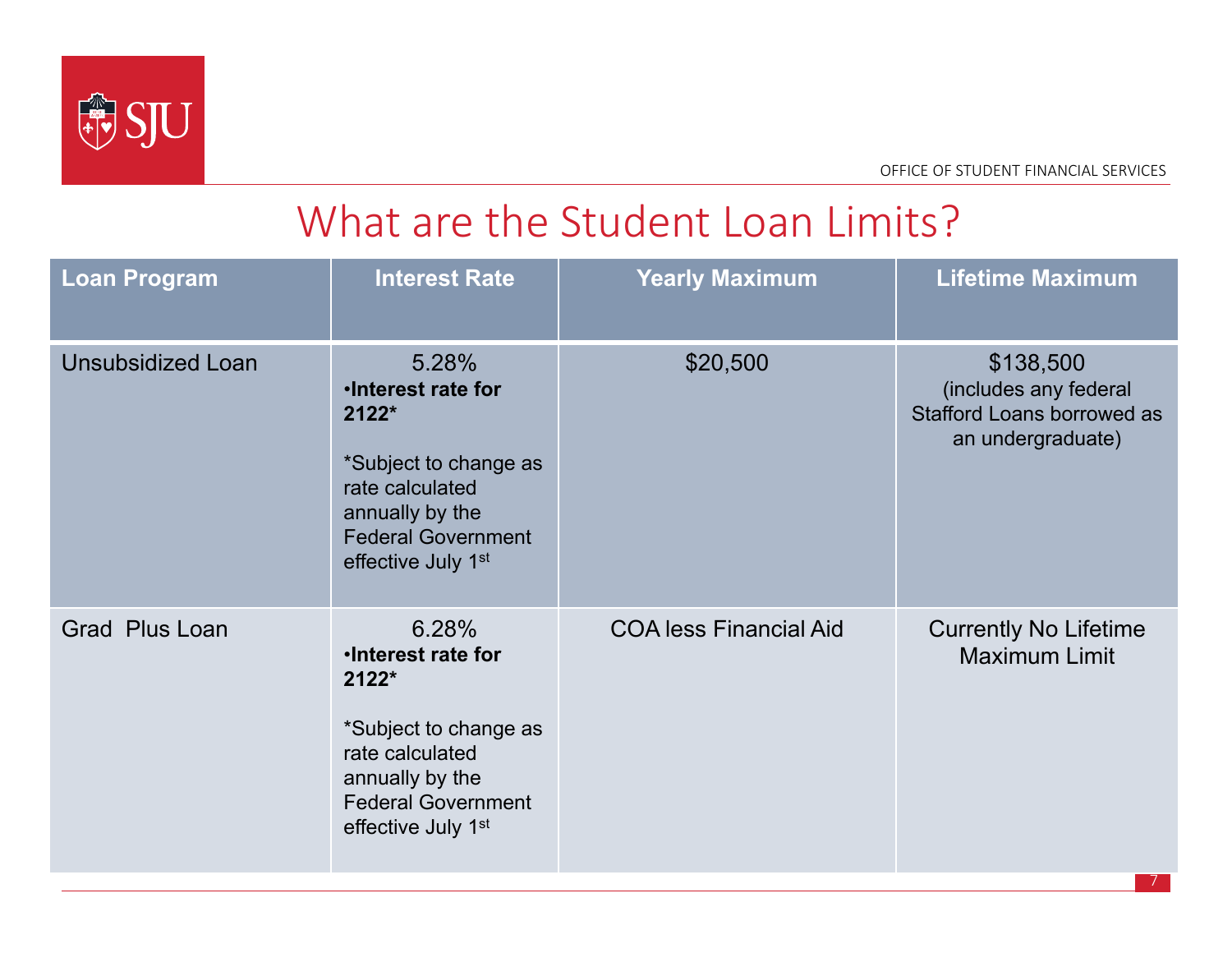

#### How Much Can I Borrow ‐ Examples

| Example A                                                |          |  |  |  |  |
|----------------------------------------------------------|----------|--|--|--|--|
| <b>Cost of Attendance</b><br>(living on campus)          | \$99,327 |  |  |  |  |
| <b>Unsubsidized Loan</b>                                 | \$20,500 |  |  |  |  |
| <b>Grad Plus Loan</b><br>(COA-Unsubsidized Loan)         | \$78,827 |  |  |  |  |
| <b>Maximum Total Loans</b>                               | \$99,327 |  |  |  |  |
| Example B                                                |          |  |  |  |  |
| <b>Cost of Attendance</b><br>(living on campus)          | \$99,327 |  |  |  |  |
| <b>Merit Award</b>                                       | \$30,000 |  |  |  |  |
| <b>Loan Eligibility</b>                                  | \$69,327 |  |  |  |  |
| <b>Unsubsidized Loan</b>                                 | \$20,500 |  |  |  |  |
| <b>Grad Plus Loan</b><br>(COA minus total financial aid) | \$48,827 |  |  |  |  |
| <b>Maximum Total Loans</b>                               | \$69,327 |  |  |  |  |
| <b>Total Financial Aid</b>                               | \$99.327 |  |  |  |  |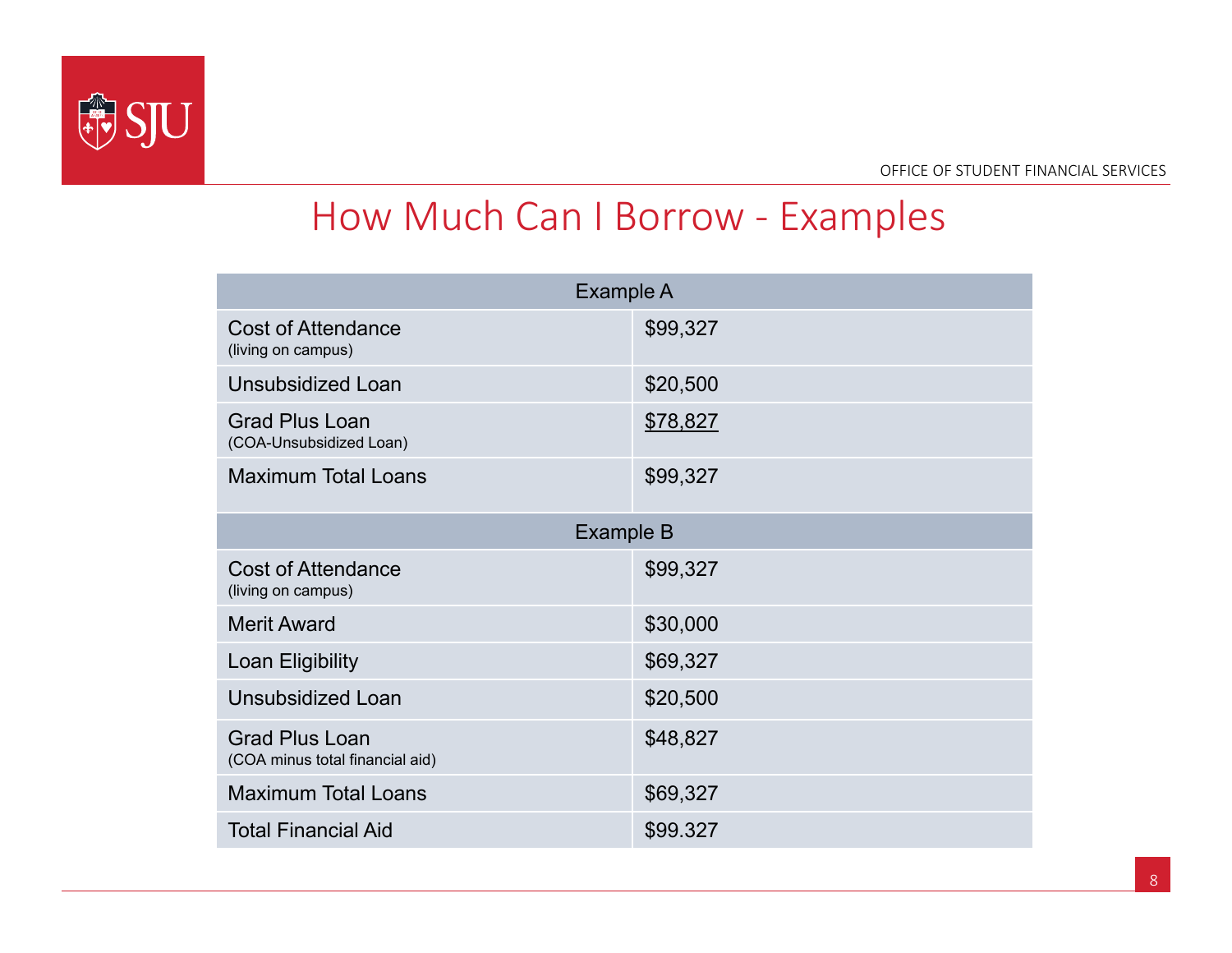

## What is the Average Loan Debt of a St. John's University Law School Graduate?

|                                                                                      | 10-year Standard<br><b>Repayment Plan</b> | <b>25-year Extended</b><br><b>Repayment Plan</b> |
|--------------------------------------------------------------------------------------|-------------------------------------------|--------------------------------------------------|
| Average total student loan<br>borrowing for a St. John's Law<br>student in 2020 was: | \$123,646                                 | \$123,646                                        |
| Estimated interest paid over life of<br>loans                                        | \$41,125                                  | \$115,537                                        |
| Estimated total debt repaid                                                          | \$164,771                                 | \$239,183                                        |
| Estimated monthly loan payment*                                                      | \$1,373                                   | \$797                                            |

Assumptions: Maximum Unsubsidized Federal Direct Stafford Loan accepted for three years with fixed payments at 5.5% interest; remainder Grad PLUS Loans with fixed payments at 7.0% interest; no loan consolidation; ½ of each annual loan award disbursed at the beginning of each semester; Repayment calculator rounds to nearest tenth of a decimal

\*Please note: there are several other types of repayment plans available to law students that could result in a lower monthly payment.

Source: FSA Loan Simulator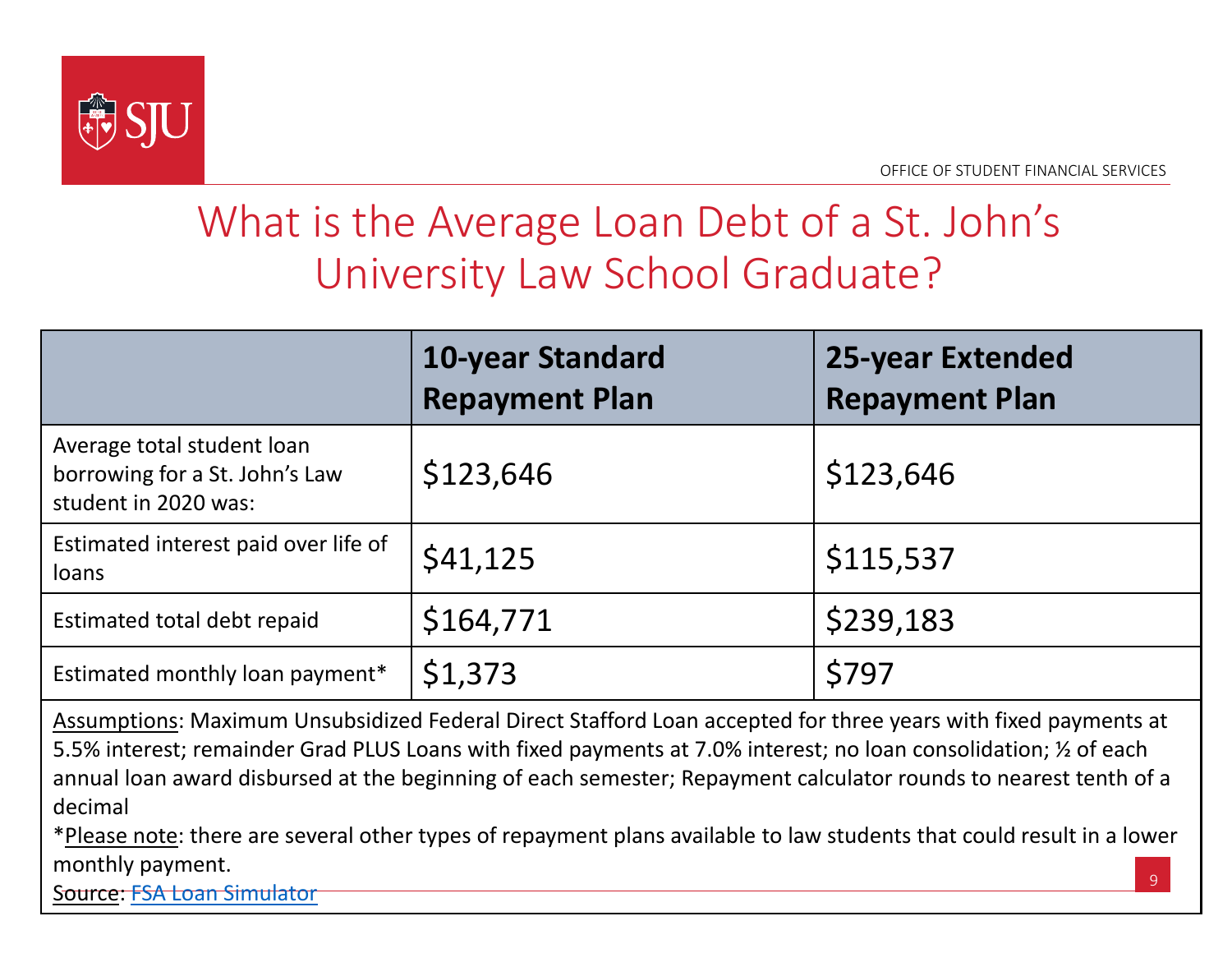

## Priority Order For Borrowing Student Loans

Consider all Federal Loans first

Visit https://www.stjohns.edu/admission/tuition-and-financialaid/graduatelaw-aid to learn about the application process.

Federal Student Loans offer:

 $\cdot$  **Ow interest rates** 

 $\triangle$ **A variety of repayment options** 

Cancellation opportunities

 $\checkmark$ Private Loan options:

**\***Review and compare interest rates

Evaluate loan repayment options

Review all benefits and requirements for keeping benefits

Compare different lenders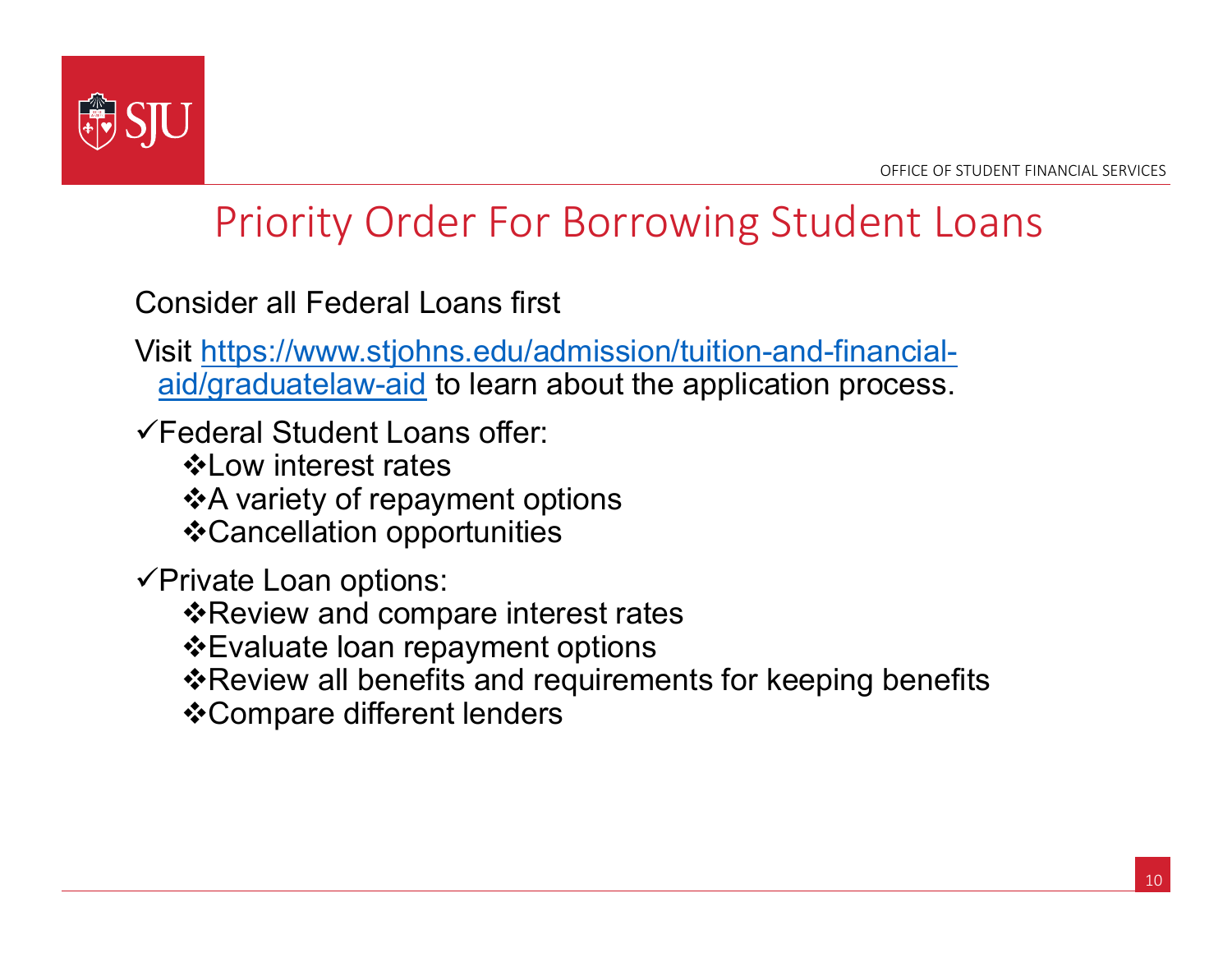

#### Am I automatically eligible for a Grad Plus Loan?

No. The Grad Plus Loan is based on the student's credit worthiness.

The Grad Plus Loan requires:

- $\checkmark$ An application
- $\checkmark$ A credit check
- Completion of a Master Promissory Note and Entrance Interview

A credit check for a Grad Plus Loan applicant is valid for 180 days.

If the student is denied a Grad Plus Loan, the student may seek approval with an endorser.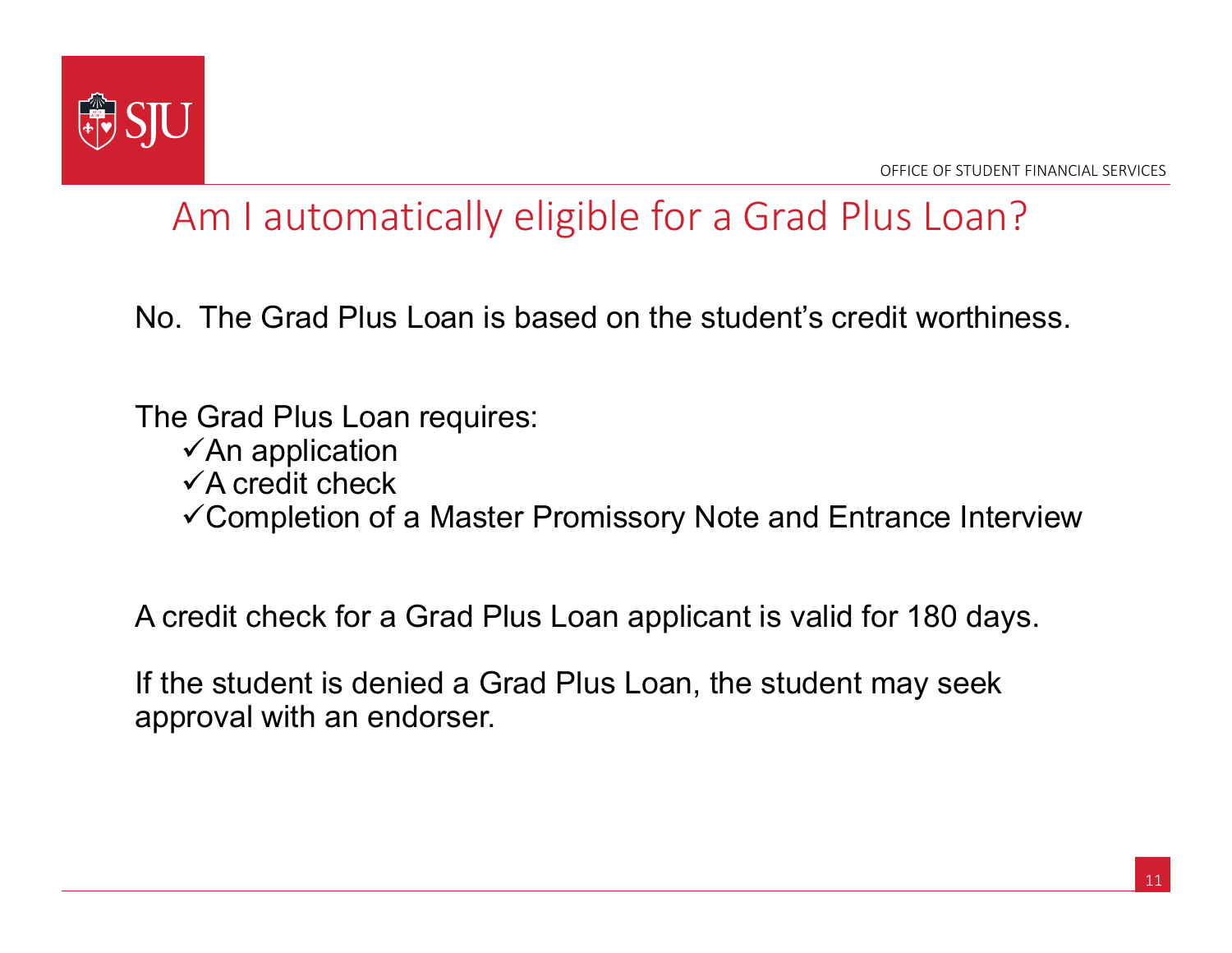

OFFICE OF STUDENT FINANCIAL SERVICES

#### Important Dates

|                                                      | Oct-Jan                                                                                                                                                                                 | <b>Feb</b> | <b>March</b>                                                        | <b>April</b>                                     | <b>May</b> | <b>June</b>                               | July      | <b>August</b> |
|------------------------------------------------------|-----------------------------------------------------------------------------------------------------------------------------------------------------------------------------------------|------------|---------------------------------------------------------------------|--------------------------------------------------|------------|-------------------------------------------|-----------|---------------|
| Complete the<br><b>FAFSA</b>                         | The FAFSA may be completed after Oct.1 <sup>st</sup> . Make sure you complete<br>it prior to May so that a financial aid award can be processed prior<br>to the tuition bill being sent |            |                                                                     |                                                  |            |                                           |           |               |
| <b>Financial Aid</b><br><b>Award Letters</b>         |                                                                                                                                                                                         |            |                                                                     | Begin to be mailed in March for all FAFSA filers |            |                                           |           |               |
| <b>Student Loan</b><br>Application<br><b>Process</b> |                                                                                                                                                                                         |            | Early May is the best time to begin the<br>loan application process |                                                  |            |                                           |           |               |
| Fall tuition bills<br>are available                  |                                                                                                                                                                                         |            |                                                                     |                                                  |            | <b>Beginning</b><br>June 20 <sup>th</sup> |           |               |
| Fall tuition is<br>due                               |                                                                                                                                                                                         |            |                                                                     |                                                  |            |                                           | July 20th |               |
| School begins                                        |                                                                                                                                                                                         |            |                                                                     |                                                  |            |                                           |           | August 17th   |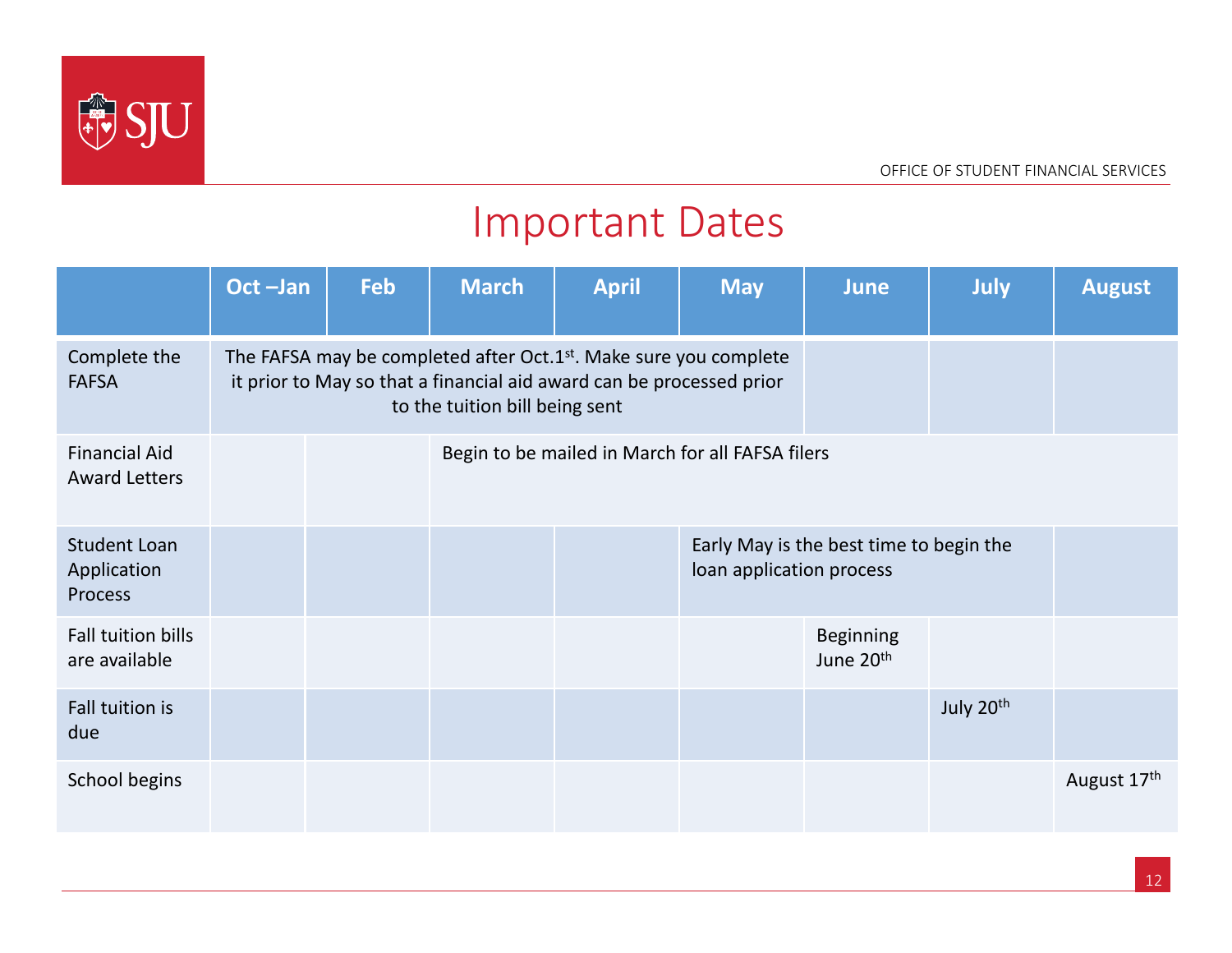

# Learn More Watch Financial Aid TV

Financial Aid TV (FATV) video library provides short video on key and important topics such as:

- Understanding the FAFSA
- Loan Overview
- Master Promissory Note (MPN) Tutorial
- What is the difference between a private loan and Grad PLUS loan
- Loan Repayment

Visit https://stjohns.financialaidtv.com/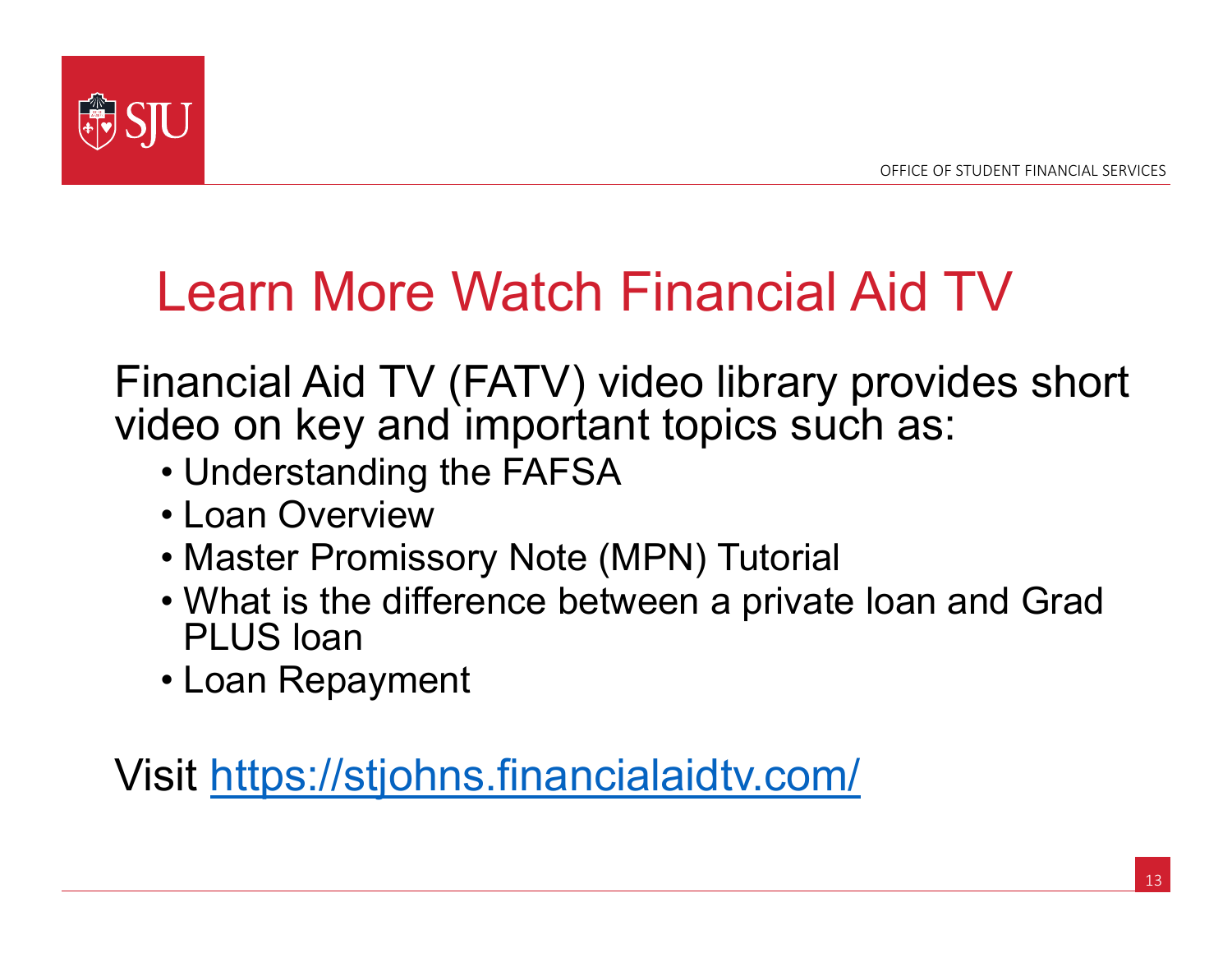

# University Payment Plans

St. John's offers several payment plans to assist in budgeting and financing your education.

- Allows for monthly installments rather than one payment
- Available for the fall and spring semesters
- Interest free

Information on the various payment plans offered will be available on the St. John's University website at:

www.stjohns.edu/paymentoptions